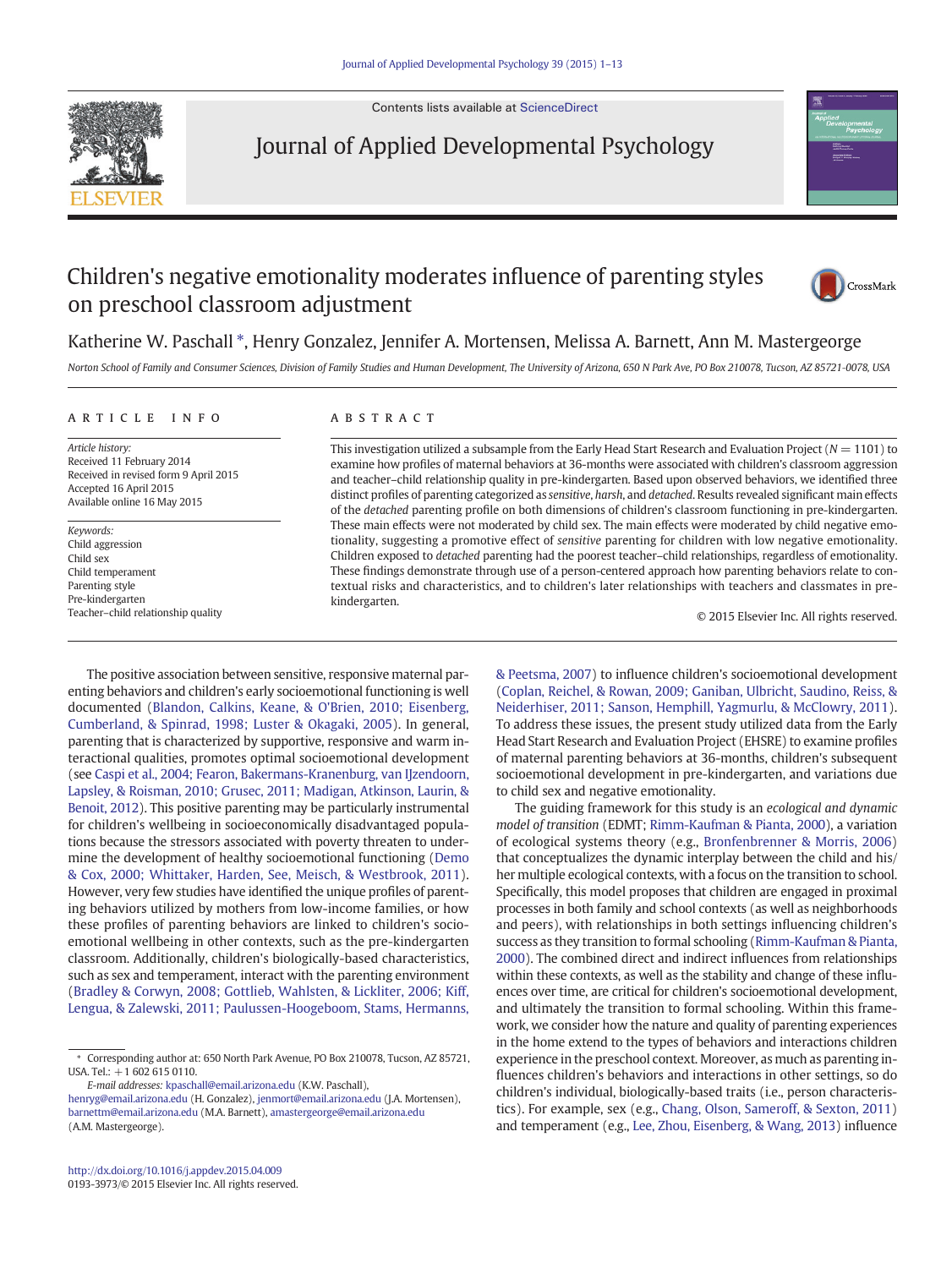how children respond to the environment, as well as the types of responses they elicit from others, especially parents ([Bronfenbrenner &](#page--1-0) [Morris, 2006\)](#page--1-0).

#### Person-centered approach to examine parental behaviors

Most research on parenting has focused on variable-centered approaches to parenting, such as identifying scores on different specific dimensions of parenting that vary across individuals (e.g., [Crossley &](#page--1-0) [Buckner, 2012; Piko & Balazs, 2012\)](#page--1-0). Person-centered analyses identify groups of individuals with similar patterns across a constellation of parenting behaviors. Evidence from person-centered approaches yields a different view of the nature of parenting behaviors, namely the level (or position on a continuum) and shape (patterns across multiple domains) ([McCullough, Harding, Shaffer, Han, & Bright, 2014](#page--1-0)). Importantly, person-centered analyses do not require an assumption of homogeneity, and in fact assume underlying differences in the distribution of individual characteristics among subgroups. For the purposes of this study, we used person-centered analyses to examine varying dimensions of observed parenting behaviors to determine unique clusters of parenting practices. A person-oriented approach provides a useful tool to identify and interpret distinct patterns that can be replicated across samples and utilized by policymakers and practitioners ([NICHD](#page--1-0) [ECCRN, 2004](#page--1-0)).

Two recent studies drawing data from the EHSRE dataset have demonstrated the utility of person-centered approaches to studying mothers' observed parenting. [Cook, Roggman, and D'zatko \(2012\)](#page--1-0) identified three parenting profiles at child age 14-, 24- and 36-months with parent, family, and child characteristics that differed between each group. For example, mothers in the developmental parenting group (characterized by sensitive and responsive parenting) had significantly more years of education, fewer indicators of poverty, and fewer children when compared to mothers from other groups. Additionally, [Brady-](#page--1-0)[Smith et al. \(2013\)](#page--1-0) identified similar patterns of parenting, however they utilized a within-ethnic group approach. Their analyses revealed that although the magnitude of mean scores of each individual parenting behavior differed among European American, African American and Hispanic mothers, the parenting styles were comparable across all ethnic groups, except for the lack of a group characterized by high levels of negative regard among Mexican-American mothers. They also reported similar demographic differences among the groups, as those in the supportive parenting group were less socioeconomically disadvantaged than those in the directive or detached parenting groups. Additionally, they used these patterns to predict child cognitive skills and parent-reported emotion regulation at ages 2 and 3. However, these studies, as well as the vast majority of others that have relied on person-centered approaches to classify parenting behaviors (e.g., [McCullough et al., 2014](#page--1-0)) have yet to consider how these classifications extend to children's socioemotional development in other settings, namely early childhood classrooms. To our knowledge, only two studies [\(Carpenter & Mendez, 2013; Cook et al., 2012\)](#page--1-0) have examined how parenting styles or profiles derived from person-centered approaches predict children's externalizing behaviors, and only [Carpenter and Mendez](#page--1-0) [\(2013\)](#page--1-0) utilized teacher-reports In the present study, we seek to extend this body of work by considering how profiles of parenting behaviors when children are 36-months of age influence two aspects of teacherreported child socioemotional adjustment in preschool classrooms: Teacher–child relationship quality and child classroom aggression.

Parenting experiences and children's classroom behaviors and interactions

#### Parenting and teacher–child relationships

A great amount of recent empirical research has examined associations between parent–child and teacher–child relationships with observations of parent–child dyadic behavior ([LoCasale-Crouch et al., 2007;](#page--1-0) [Pianta, La Paro, Payne, Cox, & Bradley, 2002](#page--1-0)) and teacher-ratings of relationship quality (e.g., [Hughes & Cavell, 1999\)](#page--1-0). For example, in a sample of socioeconomically disadvantaged 4-year-olds, observed mother–child dyadic interactions during block-design play tasks were significantly correlated with teacher–child relationship quality ([Pianta,](#page--1-0) [Nimetz, & Bennett, 1997](#page--1-0)). Specifically, children observed in positive and intimate mother–child dyads were more likely to be rated by their teachers as having positive teacher–child relationships, characterized by high closeness, low conflict, and low dependency ([Pianta et al.,](#page--1-0) [1997\)](#page--1-0). The present study is thus guided by the EDMT in order to help refine our understanding of how early parent–child proximal processes at home carry over to teacher–child relationship quality in preschool by measuring whether parenting practices are associated with teacherreported child aggression, and testing whether this link is moderated by child sex and negative emotionality.

#### Parenting and classroom aggression

Parenting behaviors during early childhood influence children's aggressive and dysregulated classroom behaviors (e.g., [Stormshak,](#page--1-0) [Bierman, McMahon, & Lengua, 2000](#page--1-0)). Specifically, children who experience harsh parenting as toddlers exhibit higher levels of aggression and lower levels of emotion regulation in kindergarten and subsequent school years ([Callahan, Scaramella, Laird, & Sohr-Preston, 2011; Camp](#page--1-0)[bell, Shaw, & Gilliom, 2000; Chazan-Cohen et al., 2009; Del Vecchio &](#page--1-0) [O'Leary, 2006\)](#page--1-0). Further, harsh parenting may indirectly and directly undermine children's self-regulation skills ([Scaramella & Leve, 2004](#page--1-0)). Parents using harsh parenting behaviors often fail to model appropriate ways of regulating their own negative emotions, and may control children's behaviors within interactions ([Bates & Pettit, 2007](#page--1-0)). These parents may also interpret their children's negative emotional reactivity as intentional or controlled, leading to a cycle of coercion in which parents enact harsh parenting and elicit negative emotional reactivity in children who fail to develop appropriate self-regulation strategies [\(Chang, Schwartz, Dodge, & McBride-Chang, 2003; Scaramella & Leve,](#page--1-0) [2004\)](#page--1-0).

Parent-reports of harsh parenting behaviors are often associated with increased teacher-reported bullying and aggressive behaviors among young children [\(Chang et al., 2003\)](#page--1-0). Children who display aggressive behavior in the classroom often have negative relationships with teachers, characterized by high conflict and little closeness ([Ladd,](#page--1-0) [Birch, & Buhs, 1999\)](#page--1-0). Aggression has been shown to function in a cycle of dyadic conflict between the teacher and the child; children who display disruptive behavior in the classroom elicit less positive and more negative reactions from teachers, leading to subsequent behavioral difficulties, including less positive school engagement and academic motivation. In addition, escalating aggression may disrupt the development of a positive teacher–child relationship that would otherwise benefit child functioning in the classroom ([Keogh, 2003](#page--1-0)). Overall, students in supportive relationships with teachers show better school adaptive behaviors and academic motivation, which in turn, transfers to teachers' positive perceptions of, and involvement with, the students.

#### Child characteristics as moderators of socioemotional development

#### Child sex

Child sex is also an important trait to consider when examining parent–child and teacher–child relationships because previous studies suggest differences in relationship quality for boys and girls in these two contexts [\(Saft & Pianta, 2001; Stuhlman & Pianta, 2002](#page--1-0)). One study reported elementary school boys insecurely attached with their mothers to be less liked by their teachers as compared to securely attached boys [\(Cohn, 1990\)](#page--1-0); however, this particular study did not explicitly measure relationship quality between the teacher and the child. Girls are typically found to exhibit lower aggression in and outside of the classroom compared to boys (e.g., [Campbell et al., 2000\)](#page--1-0), as well as closer and less conflictual relationships with teachers during early childhood and early elementary school [\(Baker, 2006; Griggs, Gagnon,](#page--1-0)